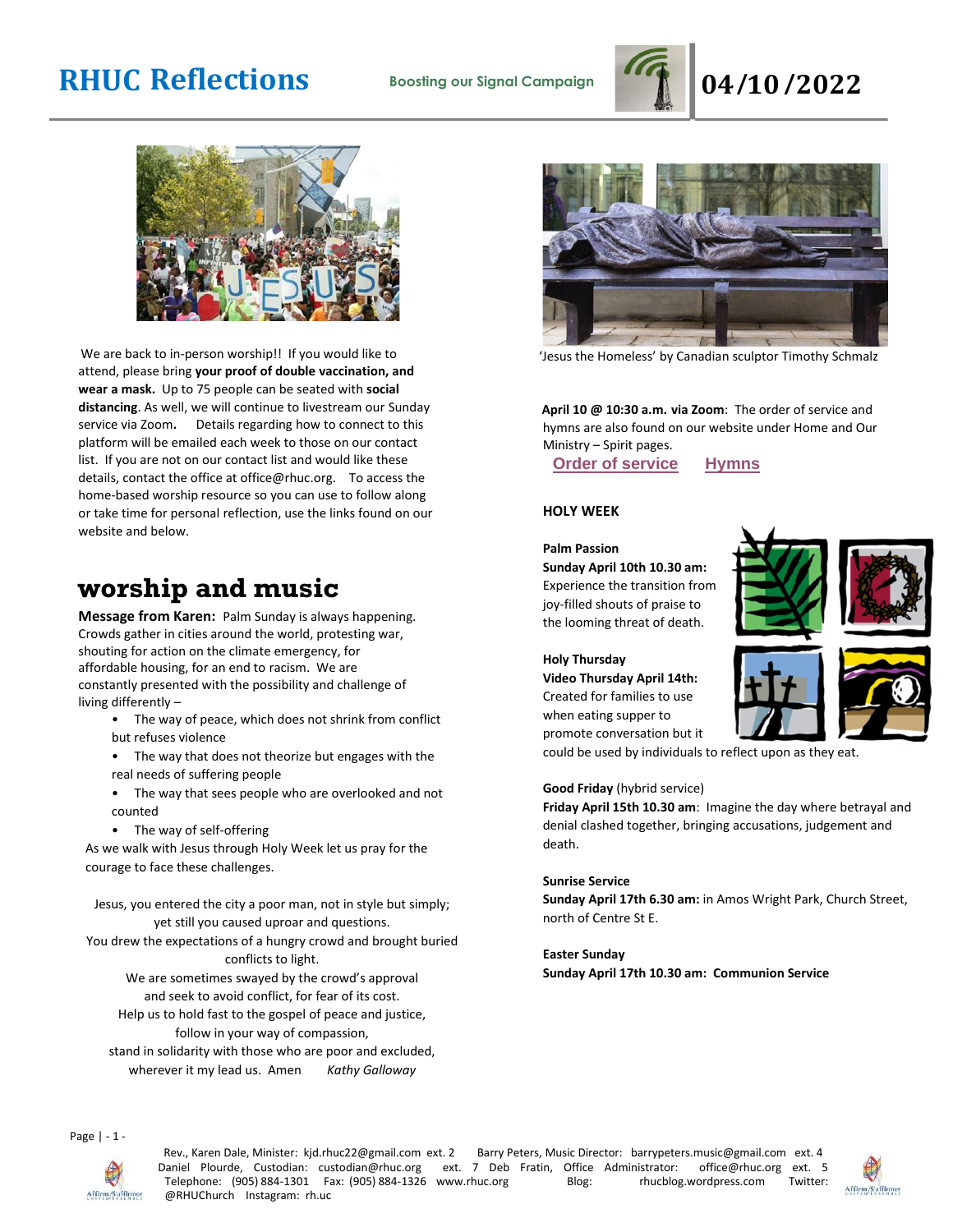



**Sunday offering:** We appreciate those who use Pre-Authorized Remittance (PAR). For those not on

PAR, please consider making sure you get your weekly envelope money in (mailed in or mail slot on Centre. St. door), e-transfer to office@rhuc.org, Canada Helps, [http://www.rhuc.org/donate.html,](http://www.rhuc.org/donate.html) or cheques to the Church, 10201 Yonge St., Richmond Hill, L4C 3B2.

## **programs for all**

**Women's Spirituality:** will gather this **Saturday April 9th at 10:00 till 12:00** in the church chapel with masks on and social distancing followed. Donna Smith will lead our discussion on the theme: 'The symbols of Holy Week and their meaning for us today'. Come and join our time of being together, learning and calm.

**Shalom Seekers:** Please join us on **Monday, April 11 at 10 a.m. on Zoom**. We will be discussing the first part of Chapter 1 of **Short Stories by Jesus: The Enigmatic Parables of a Controversial Rabbi** by Amy-Jill Levine. Please read pages 27 to the second paragraph of page 45 for Monday's session. New members are always welcome to try out the group. Please speak to Sandra Loughton, facilitator, for more information. Note: We will be taking a break on Monday, April 18th due to the Easter holiday.

**H.A.I.R.:** HAIR (Heretics, Agnostics, Infidels and Other Riffraff), meets every Monday from 7:00 – 8:15 pm. We will continue to meet online, via Zoom, until further notice. These discussions are open to anyone interested, and new members are always welcome. For further information, or to get the zoom link for our next meeting, please contact David Leyton-Brown at dlbrown@yorku.ca

New!! '**Cook's Corner'**! Trying to eat less meat? Watch this



corner for new recipes. Send your favourite recipes to either Deb Fratin at [office@rhuc.org](mailto:office@rhuc.org) or Lyn May at [lynniemay@gmail.com.](mailto:lynniemay@gmail.com) Thanks!!

#### **Hot Black Bean and Rice Salad with Pomegranates (from Oxfam Vegetarian Cookbook)**

4 oz black beans soaked overnight (1/2 cup dried beans)

- 8 oz long grain brown rice (1 cup)
- 2 pomegranates (one is also fine)
- 1 red pepper
- 1 green pepper

4 tablespoons olive oil

- 1 large onion thinly sliced
- 1 clove garlic chopped
- 1 tsp paprika
- 1 tsp ground coriander

juice of 1/2 lemon (must be fresh lemon - not bottled juice) Cook beans in double the water (about 1 inch above the beans) 10 minutes at a full boil and then lower heat, cover and simmer until tender (an hour or so). Or use canned beans and skip this step but it won't taste as good. Cook rice as per package instructions and rinse in cold water and drain thoroughly. Seed the pomegranate and save as much juice as possible. Slice the peppers into thin strips - no seeds. Stir fry red pepper in oil for 2 min. Set aside and fry green pepper, onion, and garlic in same pan for 2 min. Add spices, then rice, beans and pom seeds and any accumulated juice to green pepper mixture and mix well. Heat slightly. Add lemon juice, stir well and check the seasoning. Serve on warmed salad plate and top with strips of red pepper.

**RHUC Book Club**: The next meeting of the RHUC Book Club will take place on **Wednesday, April 27th at 4 p.m. on Zoom.** We will be discussing the novel AMAZING GRACE by Cape Breton, NS writer Lesley Crewe. Here is a summary of the novel:



 Can you really move forward without putting the past to rest? Grace Willingdon has everything she needs. For fifteen years she's lived in a trailer overlooking Bras d'Or Lakes in postcard-perfect Baddeck, Cape Breton, with Fletcher Parsons, a giant teddy bear who's not even her husband. But Grace's blissful life is rudely interrupted when her estranged son calls from New York City, worried about his teenaged daughter. Before she knows it, Grace finds herself the temporary guardian of her self-absorbed, city-slicker granddaughter, Melissa. Trapped between a past she's been struggling to resolve and a present that keeps her on her toes, Grace decides to finally tell her story. Either the truth will absolve her or cost her everything.

 Crackling with Lesley Crewe's celebrated wit and humour, Amazing Grace is a heartfelt tale of enduring love and forgiveness, and the deep roots of family.

 As an exciting bonus for our April meeting**, the author, Lesley Crewe, will be joining us for our discussion!** For more details about the club, please contact Sandra Loughton, Facilitator. New members are always welcome.

Page | - 2 -



Rev., Karen Dale, Minister: kjd.rhuc22@gmail.com ext. 2 Barry Peters, Music Director: barrypeters.music@gmail.com ext. 4 Daniel Plourde, Custodian: custodian@rhuc.org ext. 7 Deb Fratin, Office Administrator: office@rhuc.org ext. 5<br>Telephone: (905) 884-1301 Fax: (905) 884-1326 www.rhuc.org Blog: rhucblog.wordpress.com Twitter: Telephone: (905) 884-1301 Fax: (905) 884-1326 www.rhuc.org Blog: rhucblog.wordpress.com @RHUChurch Instagram: rh.uc

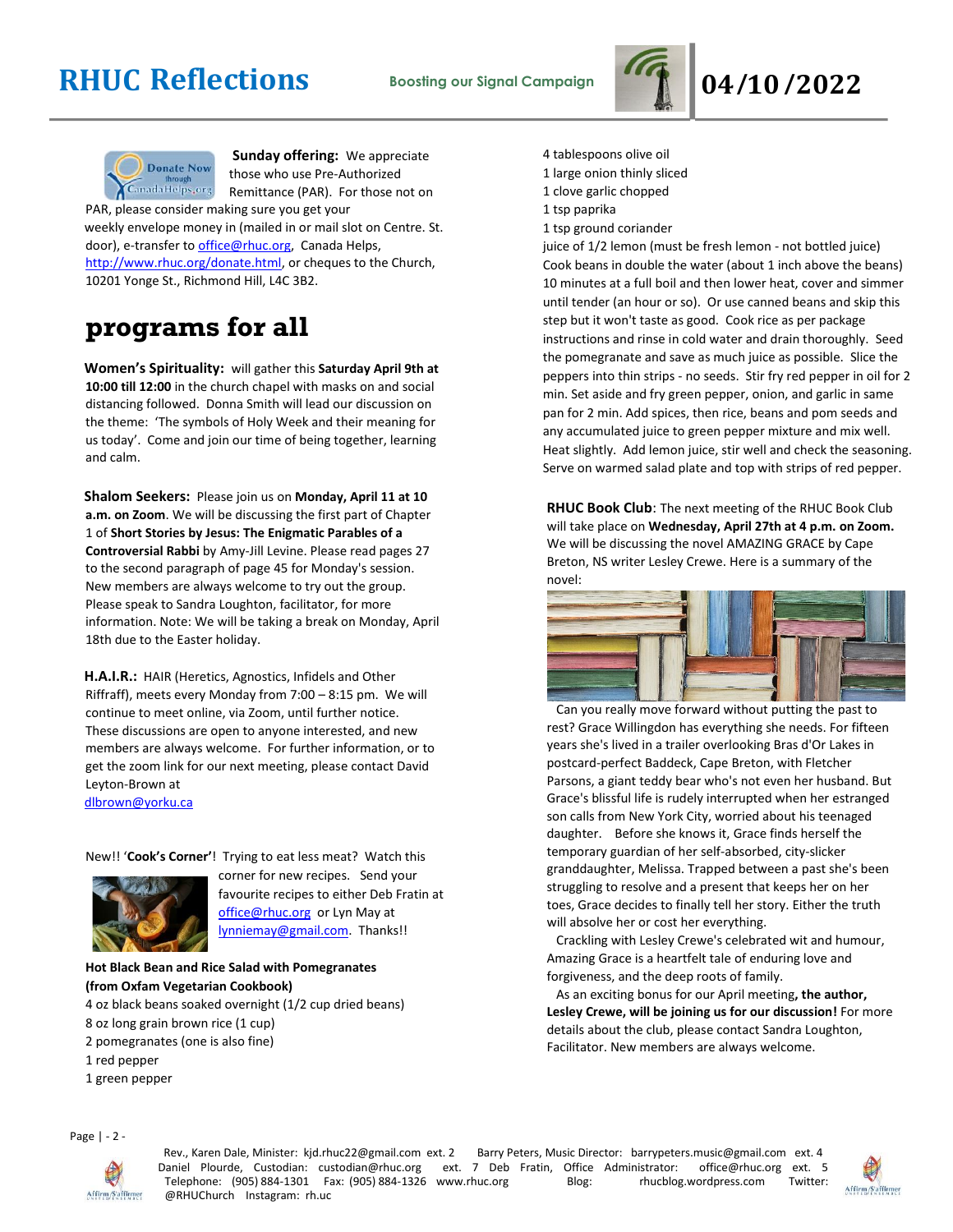

### **church news**



**Easter flowers:** If you would like to donate towards the purchase of flowers for Easter Sunday and include a memorial/celebratory message in the order of service, please email Deb a[t office@rhuc.org](mailto:office@rhuc.org) your

message and donation or drop off at the church. **Due by April 8.**

 The Sanctuary Committee needs help with decorating our beautiful, historic sanctuary. Your help is greatly appreciated! Email Linda Clark a[t lclark222@sympatico.ca.](mailto:lclark222@sympatico.ca)

**Thank You for your Kindness!** A sincere thank you to Barry and the RHUC Chancel Choir and other members of the congregation for the donation made to Middle River United Church in Cape Breton, NS in memory of my mother, Anna Nicholson. Your support and generosity are certainly appreciated by my family and the local United Church. Thanks as well to all who sent lovely cards of condolence that were waiting for me when I returned to Richmond Hill. I feel fortunate to be part of such a kind and caring community. *Sandra Loughton, Alec Nicholson, & family*

### **outreach**

#### *Lenten Givings*

This year's donations are being directed to *The UN Refugee Agency of Canada : "UNHCR is on the ground delivering aid to families who have been forced to flee their homes because of conflict in the Ukraine. Over 2 million refugees have fled the Ukraine since March 8th to neighbouring countries and the* 

*number is continuing to grow exponentially."*

What happens to your money when you donate to UNHCR Canada?

We pride ourselves on ensuring resources are used responsibly and efficiently to benefit displaced people around the world. That's why we can send **84% of**

**every donation directly to uprooted families living in dire conditions, giving them hope for a brighter future. In addition, 10% goes to support the implementation of our programs around the world—with only 6% going towards management and administrative costs.**

<https://www.unhcr.ca/our-work/where-your-money-goes/>

#### **Social Justice**

**Recently, the Liberal government and the NDP party came to an agreement to work together on seven (7) key policy areas; health, affordability, climate change, labour, reconciliation, tax initiatives and democracy.** These policies touch all of our lives, uplift those who are marginalized and support those experiencing precarious employment. "What do the two parties want to do? The NDP and the Liberals have identified seven key areas where they say they will work together. Here's what they've agreed to pursue:

**Health:** A new dental care program that would start with lowincome kids under 12 this year before expanding next year to include under-18s, seniors and people living with a disability. The program would be restricted to families earning less than \$90,000 with no co-paying requirements for anyone earning less than \$70,000.

 A commitment to work on a "universal national pharmacare program" by passing pharmacare legislation by the end of next year. It would be followed up by tasking the National Drug Agency to recommend essential medicines and a bulk purchasing plan.

 A commitment to "additional ongoing investments" to shore up provincial health care systems by hiring more doctors, nurses and mental health supports.

 A Safe Long-Term Care Act to address the funding and policy shortcomings exposed by the COVID-19 pandemic.

**Affordability:** An Early Learning and Child Care Act — to be passed this year — to ensure child care agreements struck between the federal and provincial governments get secure long-term federal funding and are focused on non-profit spaces. More affordable housing, a \$500 top-up to the Canada Housing Benefit this year and a "homebuyer's bill of rights."

**Climate change:** A commitment to phasing out federal government support for the fossil fuel sector — including funding from Crown corporations — starting in 2022.

 A commitment to finding new "ways to further accelerate the trajectory" to a net zero economy by 2050.

 A "Clean Jobs Training Centre" to support retraining for energy workers as Canada moves away from fossil fuels.

**Labour:** A pledge to implement as soon as possible legislation passed by the Liberals to ensure federally regulated workers get 10 days of paid sick leave every year.

 The introduction of legislation by the end of next year making it illegal to call in replacement workers when an employer of unionized employees in a federally regulated industry locks out workers.

Page | - 3 -



Rev., Karen Dale, Minister: kjd.rhuc22@gmail.com ext. 2 Barry Peters, Music Director: barrypeters.music@gmail.com ext. 4 Daniel Plourde, Custodian: custodian@rhuc.org ext. 7 Deb Fratin, Office Administrator: office@rhuc.org ext. 5 Telephone: (905) 884-1301 Fax: (905) 884-1326 www.rhuc.org Blog: rhucblog.wordpress.com Twitter: @RHUChurch Instagram: rh.uc

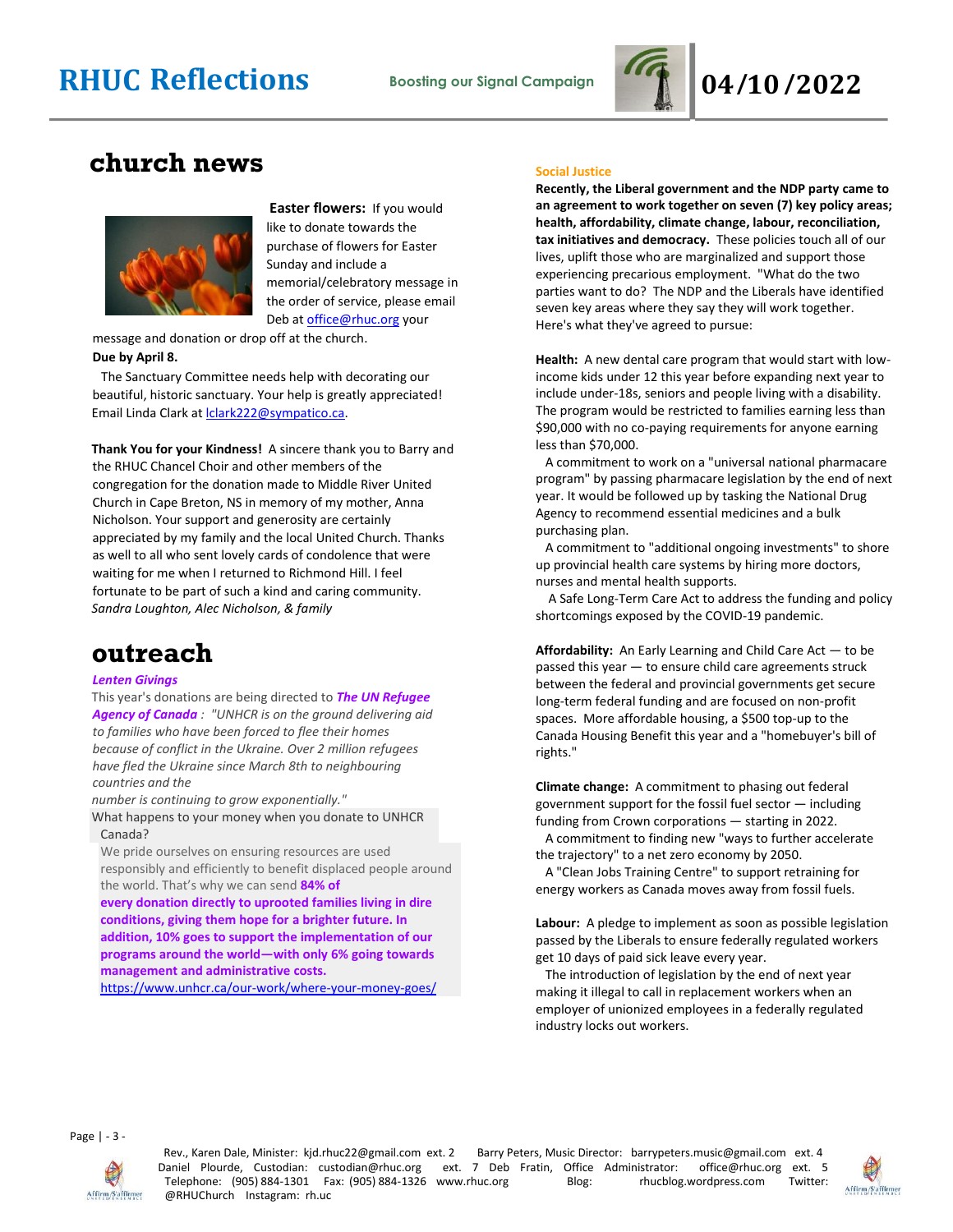

**Reconciliation:** A commitment to continued funding to help First Nations, Inuit and Métis communities undertake burial searches at the former sites of residential schools.

A commitment to work with Indigenous peoples to decide how housing investments are delivered and designed.

 A commitment to advance policies related to missing and murdered Indigenous women and girls.

**Tax initiatives:** Changes to taxation for financial institutions that have made robust profits during the pandemic.

 Implementation of a publicly accessible beneficial ownership registry by the end of 2023.

**Democracy:** A commitment to work with Elections Canada to expand voter participation, which could include expanding election day to three days of voting.

 A change to elections rules to allow people to vote at any polling place within their electoral district.

 Improvements to mail-in ballots so that voters are not disenfranchised.

 A commitment to ensuring that the number of seats Quebec has in the House of Commons remains constant."

[Source: [https://www.cbc.ca/news/politics/trudeau-singh](https://www.cbc.ca/news/politics/trudeau-singh-how-it-will-work-1.6393710)[how-it-will-work-1.6393710](https://www.cbc.ca/news/politics/trudeau-singh-how-it-will-work-1.6393710) ]

**Myths about those experiencing Homelessness** *Misconception: "It's safer for a person to be sleeping outside vs staying in a bad home situation"*



Sure, it is sometimes unsafe for a person to be living in a home that is physically unsafe (for example, a foreclosure or structurally<br>sound building), or emotionally unsafe (for example, abuse, neglect, or conflict with<br>housemates or family members). However,<br>experiencing homelessness can result in<br>many other life-threatening outcomes, like a disease. While a person may be "better<br>off" living outside of their unsafe environment, they are never "better off" experiencing homelessness. This is why it is so important for support services to be in place for

people experiencing unsafe living conditions to have access to. In 2020, Blue Door is introducing 5 new second-stage<br>houses! Abode and Forward will provide cond-stage housing for seniors, families<br>and will offer the first second-stage housing program for LGBTQ2S+ youth in York Region.

[Source: <https://bluedoor.ca/be-an-advocate/>]

#### Page | - 4 -



Rev., Karen Dale, Minister: kjd.rhuc22@gmail.com ext. 2 Barry Peters, Music Director: barrypeters.music@gmail.com ext. 4<br>19 Janiel Plourde, Custodian: custodian@rhuc.org ext. 7 Deb Fratin, Office Administrator: office@rhuc Daniel Plourde, Custodian: custodian@rhuc.org ext. 7 Deb Fratin, Office Administrator: office@rhuc.org ext. 5<br>Telephone: (905) 884-1301 Fax: (905) 884-1326 www.rhuc.org Blog: rhucblog.wordpress.com Twitter: Telephone: (905) 884-1301 Fax: (905) 884-1326 www.rhuc.org Blog: rhucblog.wordpress.com Twitter: @RHUChurch Instagram: rh.uc



#### **Book Sale @ RHUC - September 10**

If you're at home and find yourself wanting to purge books...**STOP!** We're having a Book Event this year and will happily take your novels (no textbooks or workbooks please).



We're collecting them now so we can organize them. Please contact Tracy Wixon [tewixon3@gmail.com](mailto:tewixon3@gmail.com) for pick up or drop-off of your books. Thank you!

### **net zero**

Beef, from cows, takes 6.61 pounds (yes, American) of CO<sup>2</sup> emissions per serving as compared to the next highest (sadly) cheese at 2.45 pounds of  $CO<sup>2</sup>$  emissions per serving. Here are some resources to help you find information on the importance of reducing the meat and dairy in your diet in light of the climate crisis: Plant-based diet can fight climate change **(UN via BBC)** - **[https://www.bbc.com/news/science-environment-](https://www.bbc.com/news/science-environment-49238749)[49238749](https://www.bbc.com/news/science-environment-49238749)**

#### How much impact does food have?

Proportion of total greenhouse gas emissions from food



#### Carbon Footprint Factsheet **(University of Michigan)** - **[https://css.umich.edu/factsheets/carbon-footprint](https://css.umich.edu/factsheets/carbon-footprint-f#actsheet)[factsheet](https://css.umich.edu/factsheets/carbon-footprint-f#actsheet)**